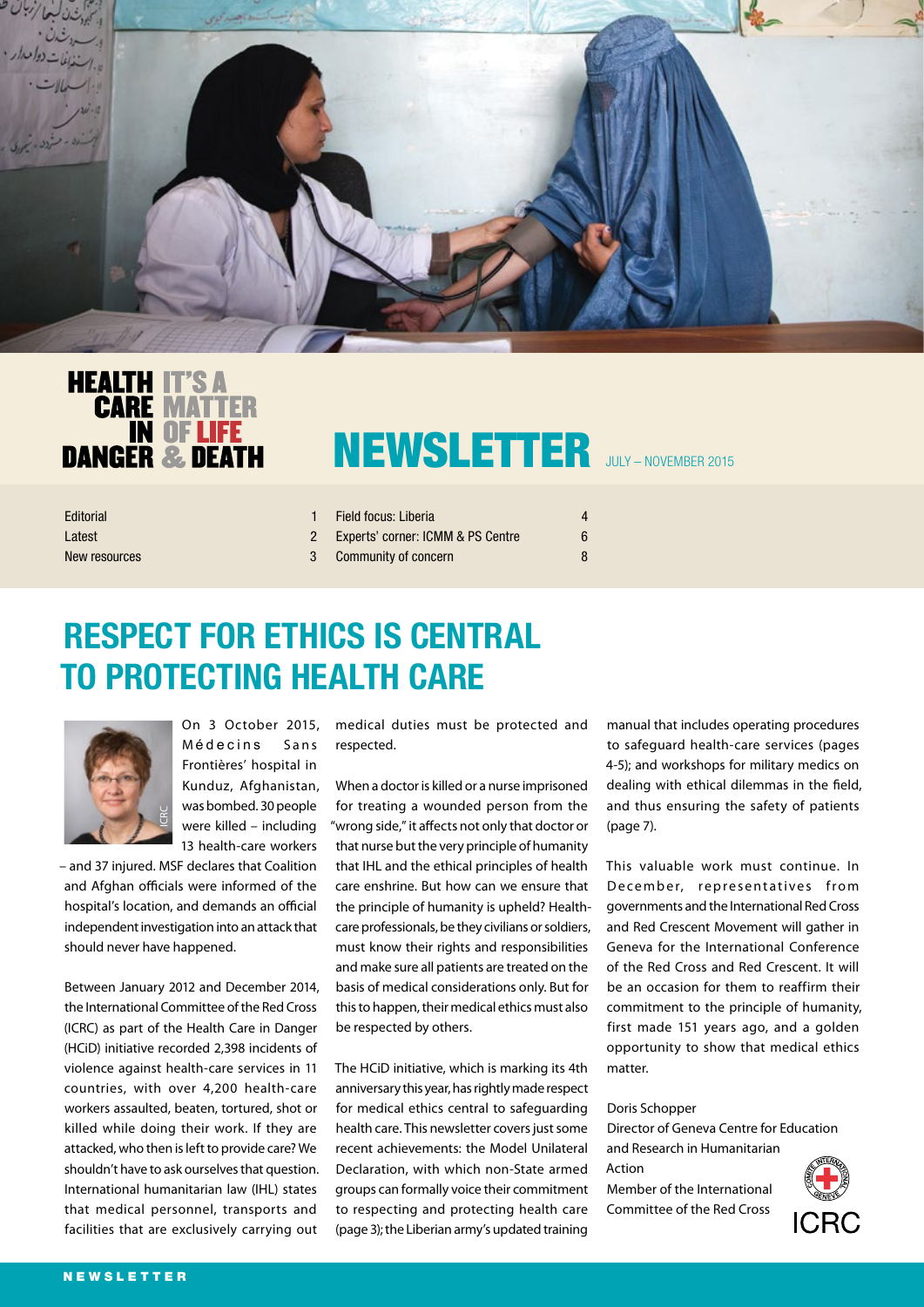

In July, the [Commonwealth Red Cross and](https://www.icrc.org/en/event/australia-4th-commonwealth-red-cross-and-red-crescent-conference-international-humanitarian)  [Red Crescent Conference](https://www.icrc.org/en/event/australia-4th-commonwealth-red-cross-and-red-crescent-conference-international-humanitarian) on international humanitarian law was held in Canberra, Australia. It was co-hosted by the Australian Government, Australian Red Cross and the ICRC, and supported by the British Red Cross and the Commonwealth Secretariat. One morning session was dedicated to discussing issues related to Health Care in Danger (HCiD). Participants were given an update on the project, followed by a presentation by the Kenya Red Cross on its HCiD activities and a presentation by the Jamaican Ministry of Foreign Affairs and Foreign Trade on the role of States in protecting health care in armed conflict or other emergencies.

\*\*\*

The Life & Death campaign marked its 4th [anniversary](https://www.icrc.org/en/document/protecting-health-care-4-years) on World Humanitarian Day (19 August). The campaign's goal is to raise awareness of the serious consequences of violence against health-care workers and facilities. Four years ago the Life & Death posters shot by the renowned war photographer Tom Stoddard were put up in various European cities to show the fatal consequences of violence against health care. In 2013, a short film on HCiD called *[The](https://www.youtube.com/watch?v=Cr3eknFzhWs)  [Human Cost](https://www.youtube.com/watch?v=Cr3eknFzhWs)* was launched to further raise awareness. In 2014, a video game named *[Pilot Civilian Air Rescue on Missions](https://www.icrc.org/en/document/civilian-air-rescue-operation-wins-health-care-danger-special-award-arma3-contest)* won the HCiD special award for the Arma 3 contest. A unique opportunity to teach high-ranking officers about HCiD arose in Mons, Belgium, in September when the HCiD ambulance and photo exhibition were on display at [NATO's Supreme Headquarters of the Allied](https://www.icrc.org/en/document/health-care-danger-exhibition-shape-nato)  [Powers](https://www.icrc.org/en/document/health-care-danger-exhibition-shape-nato) in Europe.

\*\*\* In August, the Austrian Red Cross and the ICRC organized a discussion on HCiD at

the [Alpbach Health](http://www.alpbach.org/en/session/partner-session-03-gesundheitsversorgung-in-gefahr-schluss-mit-gewalt-gegen-helferinnen/)  [Symposium](http://www.alpbach.org/en/session/partner-session-03-gesundheitsversorgung-in-gefahr-schluss-mit-gewalt-gegen-helferinnen/) in Austria. It was attended by representatives from the International Pharmaceutical Federation, the Swedish Red Cross and the HCiD project. The lively discussion was moderated by the secretary-general of the Austrian Red

Cross, and provided an excellent occasion to foster relationships with people from different fields.

\*\*\*

Some 350 medical students took part in a round-table entitled [Gaza and Syria:](http://www.congresoeducacionmedica.es/home/congreso/mesas/) [Assistance in Situations of Armed Conflict i](http://www.congresoeducacionmedica.es/home/congreso/mesas/)n Madrid, Spain, in September. Moderated by the Spanish Foundation of Medical Colleges for International Cooperation, the discussion introduced the students to the challenges of providing health care in modern conflicts. Raising awareness among future doctors about this is vital to ensuring the safety of both sick and wounded people and healthcare workers. A meeting on HCiD with the

\*\*\*

Spanish Red Cross also took place.

Two sessions on HCiD were held at the [75th World Congress of Pharmacy and](http://dusseldorf.fip.org/)  [Pharmaceutical Sciences](http://dusseldorf.fip.org/) of the International Pharmaceutical Federation (FIP) in Dusseldorf, Germany, in September. A joint FIP-ICRC session was held on the issue of violence against pharmacies. The second HCiD session entitled Finding the Humanitarian Face of Pharmacy looked at the solutions

the pharmacy sector could implement to improve safety of health-care provision. Pharmacists are in direct and frequent contact with patients and potentially exposed to aggressive behaviour. \*\*\*

The Southern African D e v e l o p m e n t Community (SADC)

and the ICRC regional delegation in Harare, Zimbabwe, organized a seminar on the [protection of health care during SADC peace](https://www.icrc.org/en/document/zimbabwe-protecting-health-care-during-sadc-peace-support-operations)  [support operations](https://www.icrc.org/en/document/zimbabwe-protecting-health-care-during-sadc-peace-support-operations) in September. 17 experts from 15 southern African countries discussed how to improve access to essential health services during peacekeeping operations. Recommendations were identified for the SADC Military Health Services, the SADC Standby Force and SADC Member States to help them prepare for and respond to health-related needs. Peacekeeping forces are required to protect and ensure the availability of health-care personnel, facilities and equipment during missions.

The security and safety of medical facilities was one of the topics in Chicago, USA, at the International Hospital Federation's [39th World Hospital Congress](http://www.worldhospitalcongress.org/en/) in October. Participants discussed how to ensure hospitals remain functional in emergencies and crises. The HCiD publication *[Ensuring](https://www.icrc.org/eng/resources/documents/publication/p4239.htm)  [the Preparedness and Security of Health-](https://www.icrc.org/eng/resources/documents/publication/p4239.htm)[Care Facilities in Armed Conflict and Other](https://www.icrc.org/eng/resources/documents/publication/p4239.htm) Emergencies* was presented at the event. Many participants were hospital managers, who are key to ensuring the safety of their personnel and therefore that of the patients. \*\*\*

\*\*\*

A HCiD Working Group meeting was held in Moscow, Russia, during the [World Medical](http://www.wma.net/en/40news/20archives/2015/2015_38/index.html)  [Association General Assembly](http://www.wma.net/en/40news/20archives/2015/2015_38/index.html) and Council Sessions in October. The participating countries were given an update on the HCiD project. The meeting was an excellent opportunity for strengthening ties and promoting the project among key individuals in the medical field from around the world.

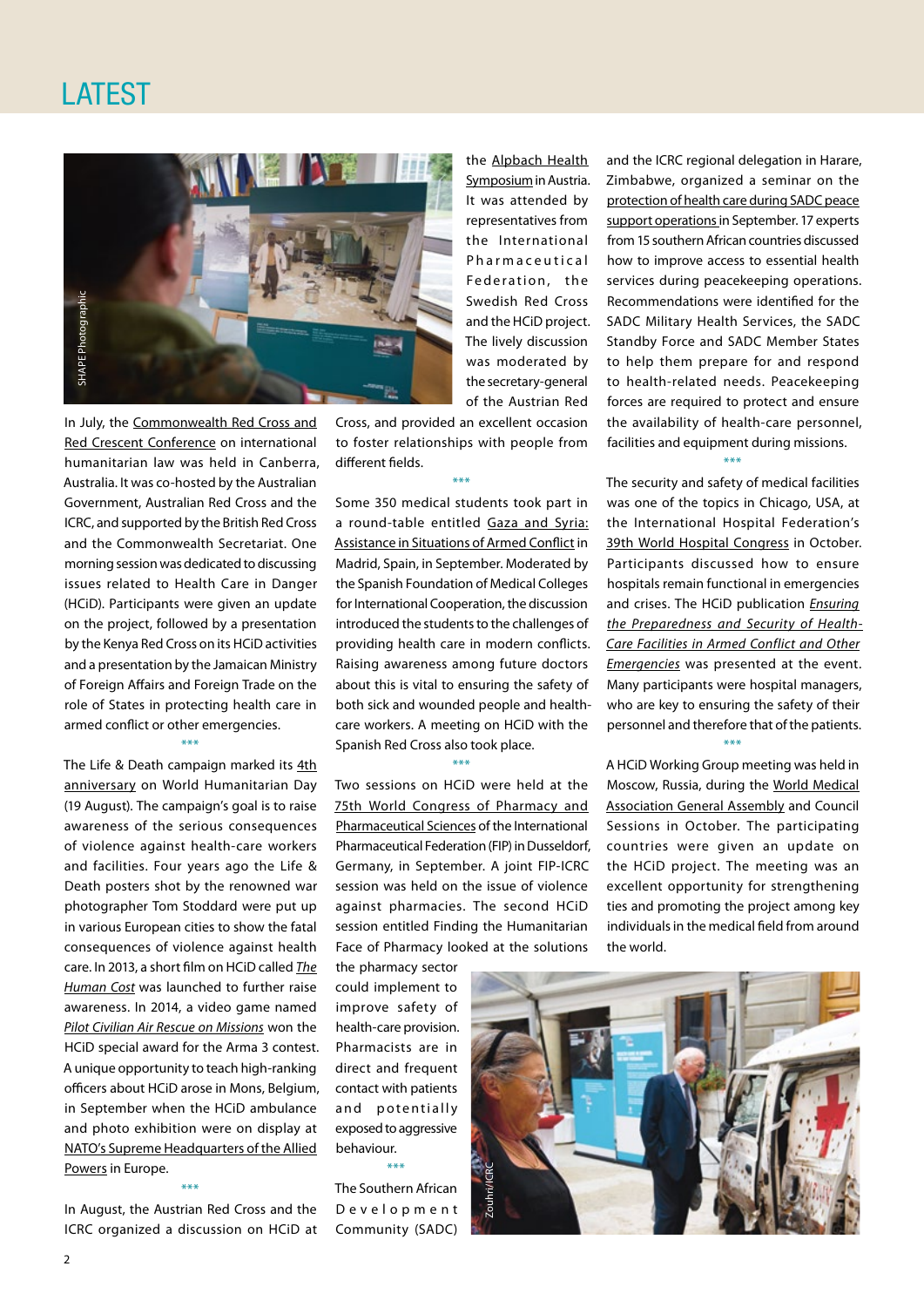### **NEW RESOURCES**

## **ARMED GROUPS, HOSPITAL MANAGERS AND AMBULANCE DRIVERS PLAY AN IMPORTANT ROLE IN PROTECTING HEALTH CARE**

Three new HCiD publications bring together important steps non-State armed groups, governments, hospital managers and ambulance drivers can take to improve access to health care and make its delivery safer.

Too often, armed groups are seen only as perpetrators of violence. The publication *[Safeguarding the Provision of Health](https://www.icrc.org/en/document/engaging-dialogue-non-state-armed-groups-protect-health-care)  [Care: Operational Practices and Relevant](https://www.icrc.org/en/document/engaging-dialogue-non-state-armed-groups-protect-health-care)  [International Humanitarian Law concerning](https://www.icrc.org/en/document/engaging-dialogue-non-state-armed-groups-protect-health-care)  [Armed Groups](https://www.icrc.org/en/document/engaging-dialogue-non-state-armed-groups-protect-health-care)* focuses on them as key players in the protection of health care: not only as combatants bound by humanitarian law, but also as beneficiaries and providers of health-care services. The publication is



based on the twoyear consultations the ICRC carried out with more than 30 armed groups worldwide who agreed to discuss the challenges they had faced and their solutions to making access to health care safer. It

also contains a Model Unilateral Declaration that armed groups can use to voice their commitment to safeguarding health care.

L. Courtois/ICRC

Violence can disrupt health-care services when they are needed most; even one single attack can have serious knock-on effects. *[Ensuring the Preparedness and Security of](https://shop.icrc.org/health-care-in-danger/ensuring-the-preparedness-and-security-of-health-care-facilities-in-armed-conflict-and-others-emergencies.html) [Health-Care Facilities in Armed Conflict and](https://shop.icrc.org/health-care-in-danger/ensuring-the-preparedness-and-security-of-health-care-facilities-in-armed-conflict-and-others-emergencies.html)  [Other Emergencies](https://shop.icrc.org/health-care-in-danger/ensuring-the-preparedness-and-security-of-health-care-facilities-in-armed-conflict-and-others-emergencies.html)* is a practical manual for governments and hospital managers to help them prepare for and manage situations where caring for wounded and sick people is put at risk. Health-care facilities are complex systems where human, structural and operational factors interact. These three factors should be considered together when designing strategies and implementing measures to protect medical facilities.

The Norwegian Red Cross has published a report entitled *[Best Practice for Ambulance](https://www.icrc.org/en/document/best-practices-ambulance-services-excellent-health-care-patients)  [Services in Risk Situations.](https://www.icrc.org/en/document/best-practices-ambulance-services-excellent-health-care-patients)* It is the outcome of two HCiD workshops that the Norwegian Red Cross co-hosted with the Colombian and Lebanese Red Cross Societies in 2014. The 12 National Red Cross and Red Crescent Societies that took part drew on their experiences running ambulance and prehospital services in complex environments to propose practical solutions for ambulance drivers and other first aiders.

The first two publications can be downloaded free of charge on the [HCiD website](https://www.icrc.org/eng/what-we-do/safeguarding-health-care/index.jsp). The report from the Norwegian Red Cross is available for download in [English](https://www.rodekors.no/Global/HK%20-%20Hovedkontoret/Internasjonal/Dokumenter/Helse/Ambulance_best_practice_report_English.pdf) and [Spanish.](https://www.rodekors.no/Global/HK%20-%20Hovedkontoret/Internasjonal/Dokumenter/Helse/Ambulance_best_practice_report_Spanish.pdf)

### **HEALTH CARE IN DANGER – MEETING THE CHALLENGES**

A humanitarian worker caught up in the conflict in Mali, a religious leader in the occupied Palestinian territory, a doctor in Côte d'Ivoire, and many others striving to protect health-care services share their stories of courage and hope in the new publication *[Health Care in Danger –](https://www.icrc.org/en/document/health-care-danger-meeting-challenge) [Meeting the Challenges](https://www.icrc.org/en/document/health-care-danger-meeting-challenge)*. Four years on from the launch of the HCiD project, this publication reminds us how violence can

disrupt the delivery of health care, leading to dramatic consequences, and explains what individuals can do to prevent violence against health-care workers and facilities. The stories in *Meeting the Challenges* prove that even in times of armed conflict, access to health care can be made safer.

The publication can be downloaded free of charge on the **HCiD** website.

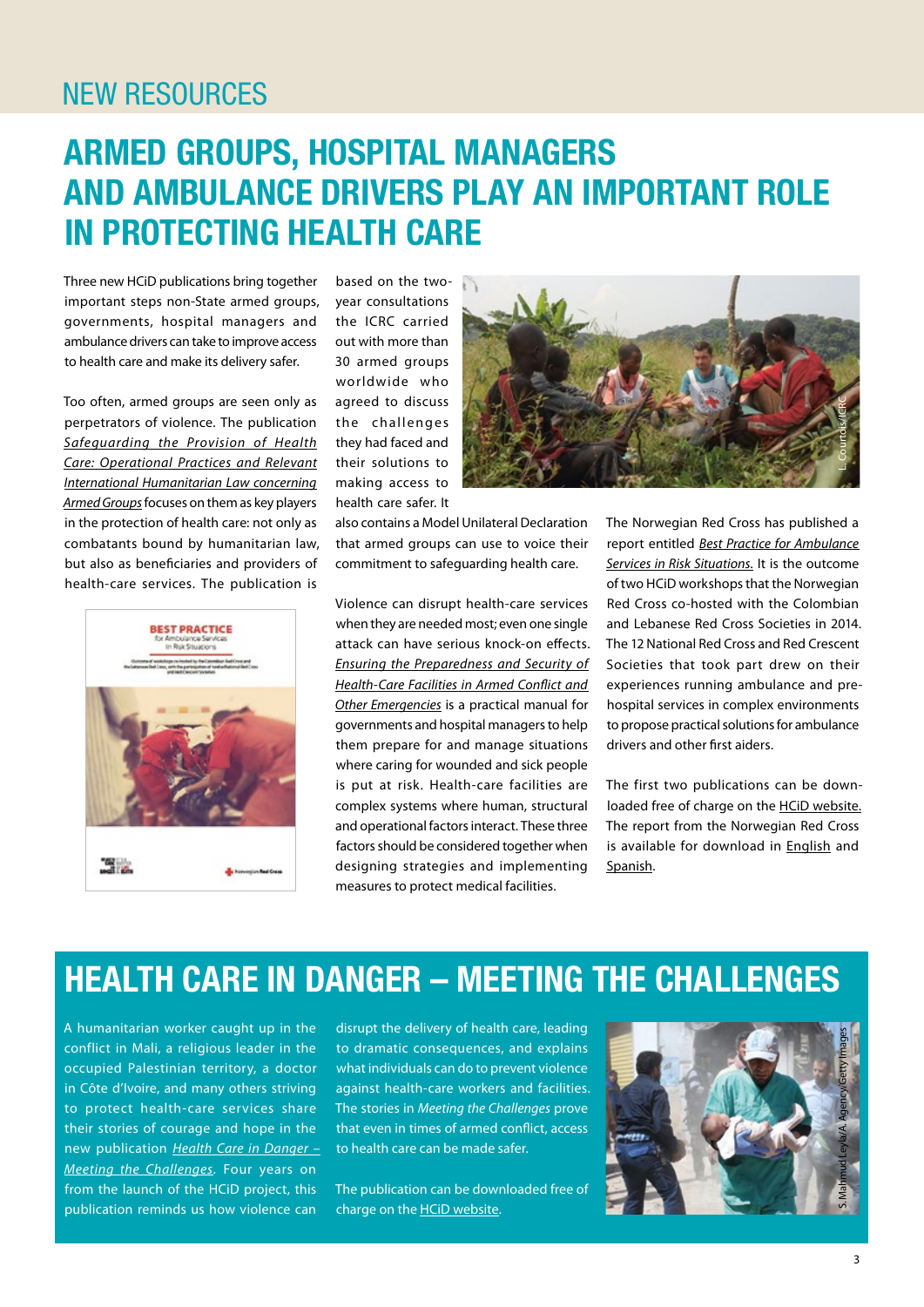### **FIELD FOCUS**

## **LIBERIAN ARMY SETS OUT TO PROTECT HEALTH-CARE WORKERS**



**The Armed Forces of Liberia (AFL) recently incorporated HCiD recommendations into their military training manual with the help of the ICRC. The manual now includes an entire chapter on HCiD, setting guidelines for Liberian soldiers to carry out military operations while preserving people's access to health-care services.**

In true military fashion, the day starts early for some 20 officers of the AFL brought together in the Barclay Training Centre at their headquarters in Monrovia. The officers have a mission to accomplish: draft new guidelines which will strengthen the existing rules and facilitate the work of both the military and medical personnel. One of the officers, Captain Golafale explains what is at stake: "Military operations and health care are closely connected. Sometimes we say doctors and nurses are our best friends. When we carry out operations, we know we need to protect and respect them because we will have injuries resulting from our operations. This relationship is

very important." Nester Urey, an ICRC legal adviser, adds: "What we do [at the workshop] today will definitely have an impact on generations to come."

"If you are a military commander, and you have to carry out an attack near a medical facility, you need to know how you can guarantee the safety of the medical

personnel and patients in there. You need to carry out an assessment. After that, you know the level of force you can use," continues Captain Golafale. "Before you launch an operation, every soldier from a private to a highest commander must know not only the goal of the mission, but also their rights and responsibilities. IHL stipulates that medics must be allowed to

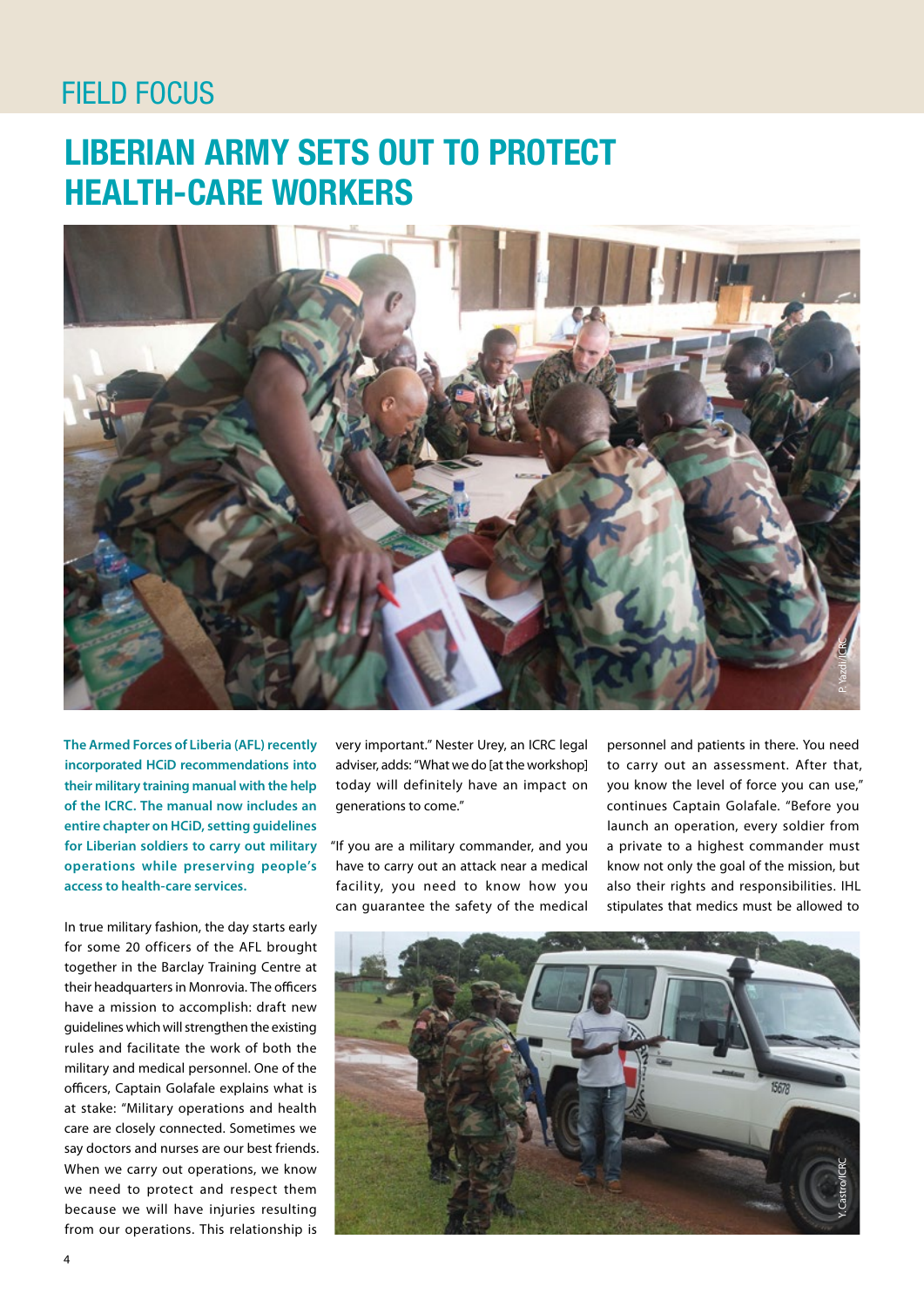### FIELD FOCUS



evacuate victims, combatant and civilian alike, from the conflict zone," he adds.

The workshop ends after two days of intense discussions. It did not take long to bear fruit. Only a few months later, HCiD issues were included in chapter 13 of the *Armed Forces of Liberia Law of Armed Conflict Training Manual.* The chapter provides detailed procedures on the precautions to be taken during attacks, ground evacuations, search operations in health-care facilities, and other situations where medical

personnel, facilities, ambulances, ships and aircraft are protected by IHL. The possible consequences of military action in various scenarios on medical personnel and their patients are discussed. In addition, there are recommendations for training that ensure the law is respected and health-care workers and the sick and wounded protected during military operations.

Captain Tarplah, Chief of Public Affairs, says: "[D]eveloping operational guidelines on how to interact with health workers that allow

the protection of health facilities, personnel, patients and visitors is key. It is not our intent to harm them, but to carry out operations in a difficult security situation."

He also explains how civilians are affected and must therefore be better informed: "These guidelines are in everybody's interest. If access to health care during crises in Liberia is safe, people won't be afraid to go to hospital. It is important that our civilian population not only knows, but also feels that IHL protects them."

The Monrovia workshop built on the outcomes of the HCiD international consultations held in Sydney in 2013. There, 27 experts from around the world discussed military operational practices which could bolster the protection of health care in times of armed conflict. These practices are

presented as practical recommendations and locally implementable measures addressed to State armed forces in the publication *[Promoting Military Operational](https://www.icrc.org/eng/resources/documents/publication/p4208.htm)  [Practice that Ensures Safe Access to and](https://www.icrc.org/eng/resources/documents/publication/p4208.htm)  [Delivery of Health Care](https://www.icrc.org/eng/resources/documents/publication/p4208.htm)*. These practices are to be adopted when planning and

carrying out military operations to avoid a negative impact on the delivery of health care in armed conflict. The armed forces can incorporate them into military orders, rules of engagement, standard operating procedures, training manuals, and so on.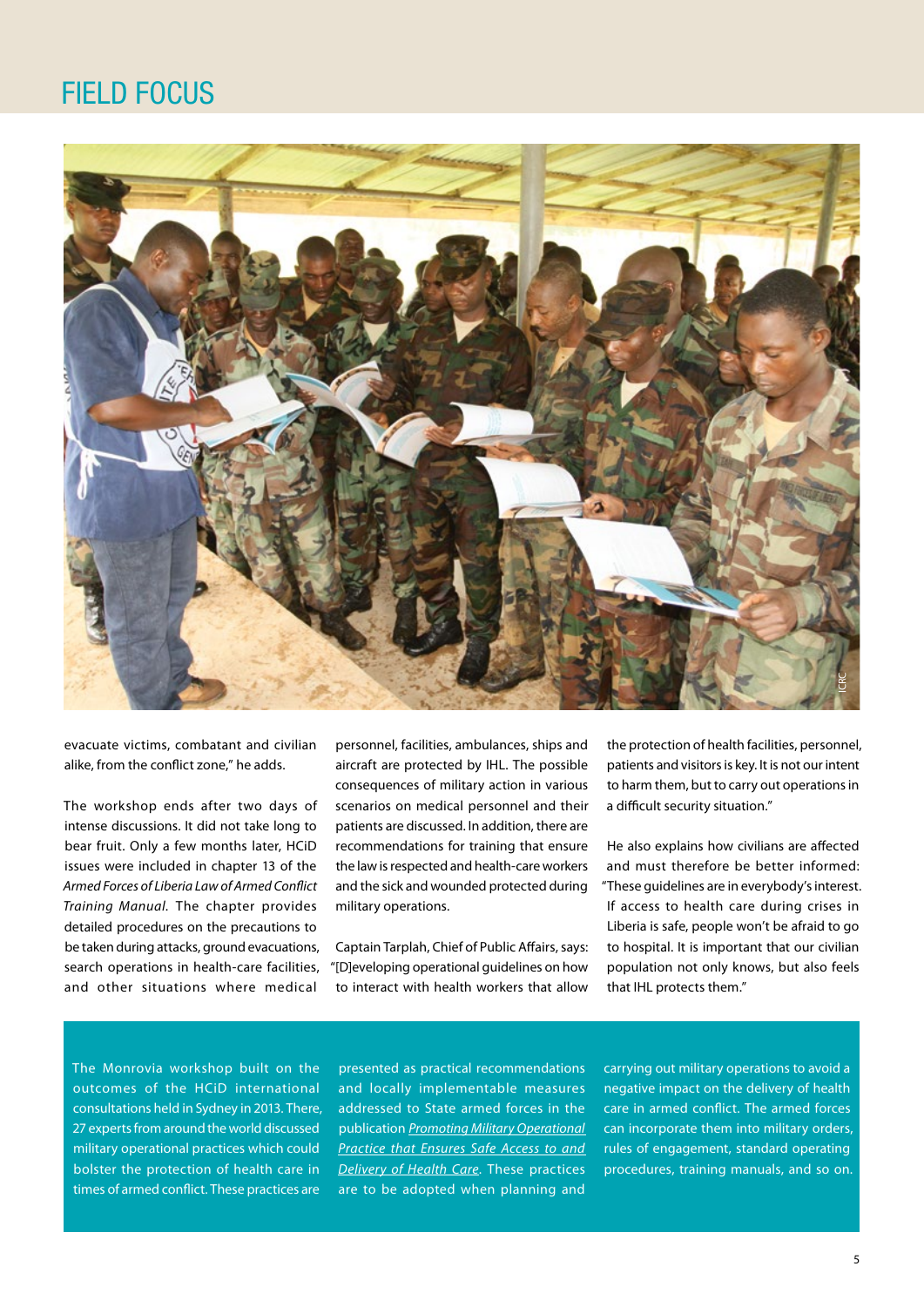### EXPERTS' CORNER

## **HELPING THE HELPERS – WHY DOES PSYCHOSOCIAL SUPPORT MATTER?**



Ea Suzanne Akasha, IFRC Reference Centre for Psychosocial Support

**Health-care workers should be provided with tools, equipment and support that can ensure both their physical and mental well-being. It is essential to keep this in mind when developing strategies for the protection of health care. Only then can health-care workers treat people in need in a safe and effective manner.** Ea Suzanne Akasha, **technical adviser at the International Federation of Red Cross and Red Crescent Societies' Reference Centre for Psychosocial Support ([PS Centre](https://www.ifrc.org/fr/introduction/health-activities/psychosocial-support/reference-centre-for-psychosocial-support/)), tells us how psychosocial support benefits everyone and why managers should provide it for their staff.**

#### **What does psychosocial support mean and why is it important?**

Health is both physical and mental. You must be able to support yourself before you can support others. Front-line health-care workers are physically safer when they have equipment such as uniforms and helmets, or training, such as in improving their driving skills. Whereas psychosocial support is about helping them understand the kind of stress they deal with at work and building up their ability to cope. It is about providing information about caring for yourself and getting help from your peers, for instance, by setting up support systems. It is important because healthy medical workers take better care of their patients.

#### **A range of ways of providing psychosocial support to front-line health-care workers have been developed. How have they been received?**

The Syrian Arab Red Crescent (SARC) recognized the role that psychosocial support could play in improving how their staff and volunteers are protected. They worked with the PS Centre to pilot a training programme in the country, as part of the PS Centre's Caring for Volunteers initiative. One part of the programme was about practical relaxation exercises to cope with stress better. Reducing stress can help us sleep, relate to co-workers and provide care better. I taught both mental and physical relaxation techniques to volunteers, who derived immediate benefit. They in turn started teaching the techniques to the people they take care of. Psychosocial support can be provided in many ways, from such exercises to peer support systems.

#### **How can we make sure health-care workers get the support they need?**

Managers of health-care facilities play a vital role in supporting medical workers. The key is getting them to realize that learning how to manage stress makes a difference, and encouraging them to provide psychosocial support. This begins by ensuring that staff members believe that their managers understand and support them. Team spirit is really important. Managers – and trained peer supporters – can organize monthly outings and regular meetings to listen and share experiences. They can also show appreciation for the work done to create a cohesive team where no one is left to deal with their stress and anxiety alone. The positive impact is immediate – when psychosocial support is provided and managers are aware of these issues, healthcare workers provide better care and remain able and motivated to work.

#### HELPING THOSE WHO HELP OTHERS

The PS Centre organizes and develops training, manuals and toolkits for helpers. It also advises and assists National Societies in implementing initiatives related to psychosocial support. The ICRC, together with certain National Red Cross and Red Crescent Societies, is running mental health and psychosocial support programmes for community helpers in Côte d'Ivoire, Egypt, Mexico, Gaza, Syria and Ukraine.

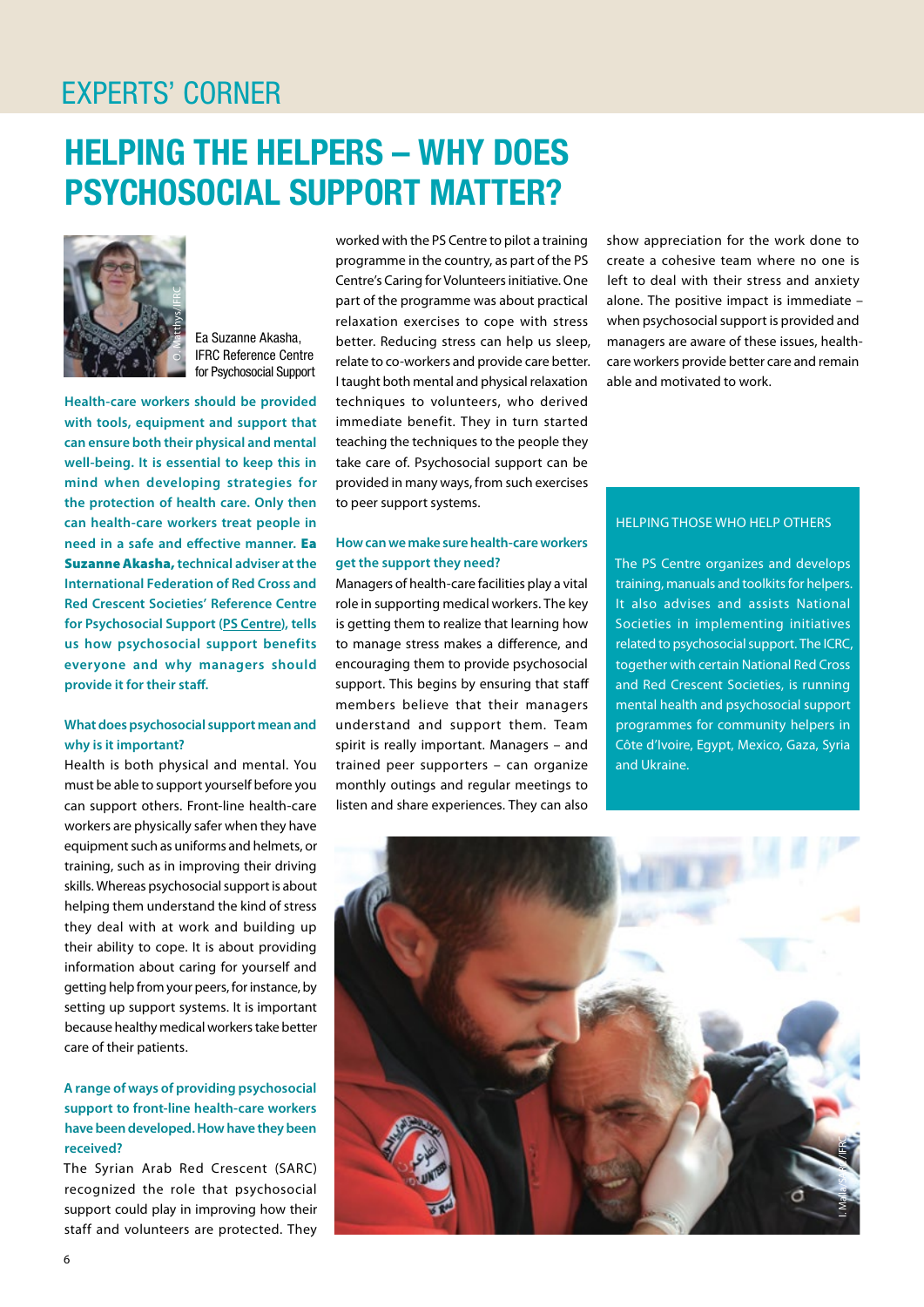### EXPERTS' CORNER

### **ETHICAL DECISIONS - GOOD BUT NOT ALWAYS EASY TO MAKE**



Daniel Messelken, ICMM Center of Reference for Education on IHL and Ethics

**Who to treat first, a civilian or a combatant? Under international humanitarian law all wounded people shall be considered to be patients first, whether civilian or combatant. Ethically speaking, military and civilian doctors must treat patients in a neutral manner based only on medical considerations. In an armed conflict, this is neither easy nor straightforward.**  Daniel Messelken, **an ethics teacher at the International Committee of Military Medicine's Center of Reference for Education on IHL and Ethics, discusses the ethical dilemmas facing military medical personnel and how they can be helped to make the right decisions.**

#### **Daniel, what kind of ethical issues do military medical personnel face and why?**

Ethical dilemmas for military doctors often arise when doctors have scarce resources and have to decide who to treat first and to what extent (triage). Similarly, when cooperating with local health-care systems or treating local populations, the issue of different levels of care poses a challenge to treating people fairly. Other triggers for ethical problems are real or perceived dual obligations, time and peer pressure, and attacks on protected health-care facilities.

#### **What did you discuss at the 2015 workshop and how do you share the results?**

One of our topics this year was medical neutrality (see box). Under international humanitarian law, army medical corps are considered protected medical personnel who have the same obligation to treat the wounded and sick, irrespective of who they are, as their civilian counterparts. Medical personnel are bound by humanitarian law to act according to their professional *medical* 



ethics, which in turn accords them legal protection. All military personnel should understand the challenges faced by a physician who is also a soldier, and create a supportive environment where medical ethics prevail over military strategy. Abuse or disrespect of this dual role puts protected health-care personnel at risk and thus endangers the provision of medical care.

Informing and training both medical personnel and soldiers at all levels about legal andethical obligations and the rights of health-care personnel is key. That is why we publish the proceedings of the workshops. We also use them during our courses on military medical ethics to aid reflection and provide guidance.

#### **What would help military medics deal with ethical dilemmas better?**

Ethical dilemmas could be reduced in number if the legal obligations and ethical principles of military health-care providers were better known by both military medics and soldiers to the highest level of command. The rules can only be upheld if all parties know them. This call to raise awareness concerns States and the armed forces particularly, but also other individuals and institutions, such as the civilian health-care system.

States could also ease some of the ethical dilemmas faced by military health-care providers during missions by providing more adequate resources, i.e. personnel and material. However, this might prove difficult where resources are already stretched. Last but not least, the *Ethical Principles of Health Care*\* could be incorporated into domestic law. They could be consulted and explicitly referred to during the formulation of rules of engagement and be a standard part of the training of military medical personnel.

\**The ICMM is one of the five signatory organizations of the [Ethical Principles of](https://www.icrc.org/en/document/common-ethical-principles-health-care-conflict-and-other-emergencies)  [Health Care in times of Armed Conflict and](https://www.icrc.org/en/document/common-ethical-principles-health-care-conflict-and-other-emergencies)  [Other Emergencies](https://www.icrc.org/en/document/common-ethical-principles-health-care-conflict-and-other-emergencies), a code adopted in June 2015 as part of the HCiD project.*

#### THE ICMM ANNUAL WORKSHOP ON MILITARY MEDICAL ETHICS

The International Committee of Military Medicine [\(ICMM](http://www.cimm-icmm.org/index_en.php)), through its Center of Reference for Education on IHL and Ethics, has been holding an annual workshop on military medical ethics since 2011. This event brings together some 40 experts on topics related to the military, international law and ethics, representing different geographic and religious backgrounds, to discuss specific dilemmas experienced in the field. Their common goal is to identify best practices and common guidelines in the field of military medical ethics.